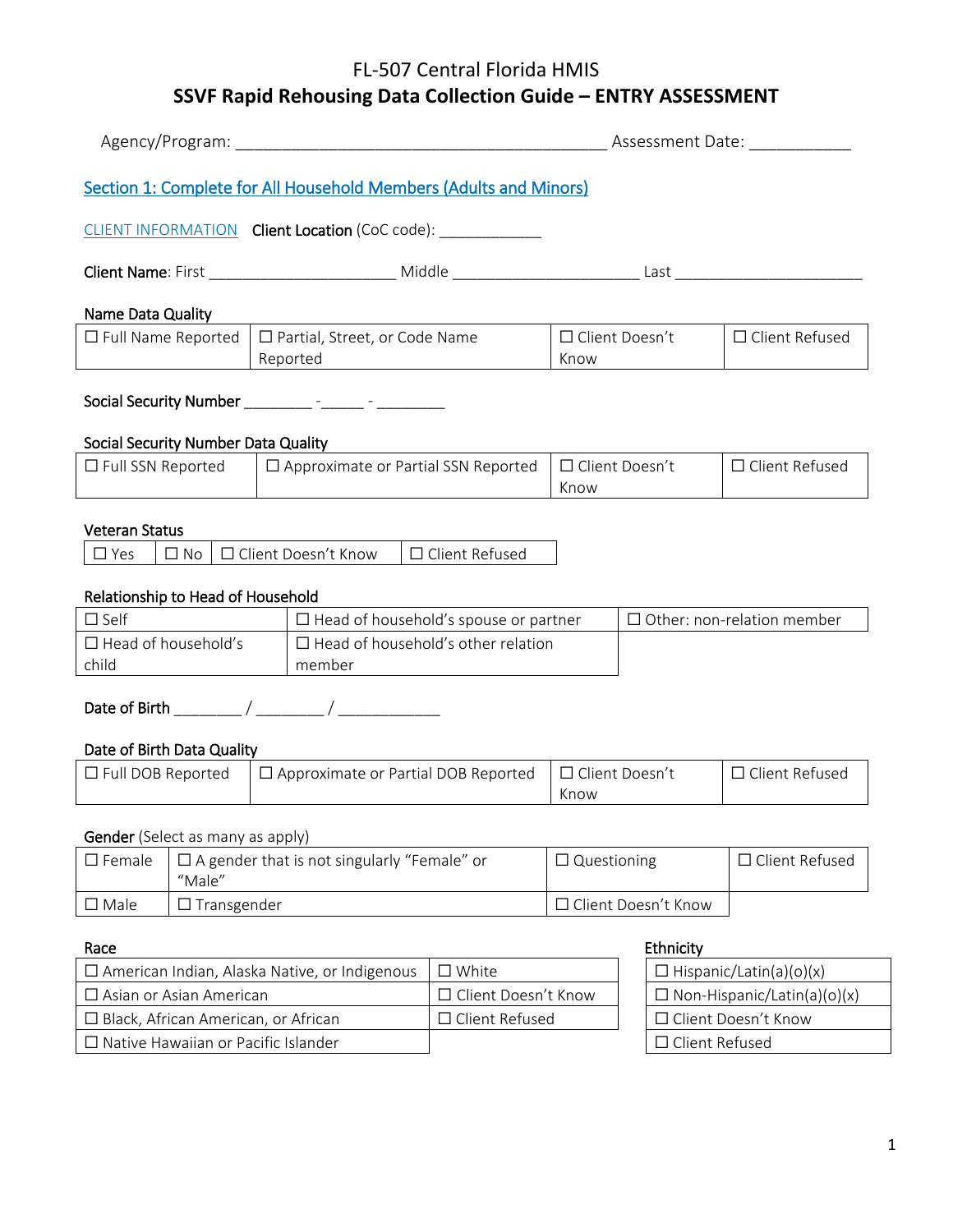#### DISABILITY INFORMATION

| Does the client have a Disabling Condition? |  |
|---------------------------------------------|--|
|---------------------------------------------|--|

☐ Yes ☐ No ☐ Client Doesn't Know ☐ Client Refused

*If yes, check all that apply and indicate whether it is long-continued and indefinite duration and substantially impairs ability to live independently.*

| <b>Disability Type</b>          | Long-continued/indefinite<br>duration? |      |  |
|---------------------------------|----------------------------------------|------|--|
| $\Box$ Alcohol abuse            | $\square$ Yes                          | □ No |  |
| $\Box$ Chronic health condition | $\square$ Yes                          | □ No |  |
| $\Box$ Developmental            | $\square$ Yes                          | □ No |  |
| $\Box$ HIV/AIDS                 | $\square$ Yes                          | □ No |  |
| $\Box$ Mental Health Disorder   | $\square$ Yes                          | □ No |  |
| $\Box$ Physical                 | $\square$ Yes                          | ∩ No |  |
| $\Box$ Substance Use Disorder   | Yes                                    | No   |  |

#### Connection with SOAR?

| $\Box$ Yes | $\Box$ No | □ Client Doesn't Know   □ Client Refused |  |
|------------|-----------|------------------------------------------|--|
|------------|-----------|------------------------------------------|--|

#### HEALTH INSURANCE INFORMATION

### Is the client covered by Health Insurance?

| $\Box$ Yes | $\Box$ No | □ Client Doesn't Know   □ Client Refused |  |
|------------|-----------|------------------------------------------|--|
|------------|-----------|------------------------------------------|--|

#### If yes, check all that apply

| Medicaid                           | COBRA                             |
|------------------------------------|-----------------------------------|
| Medicare                           | Private Pay Health Insurance      |
| State Children's Health Insurance  | State Health Insurance for Adults |
| VA Medical Services                | Indian Health Services Program    |
| Employer-Provided Health Insurance | Other:                            |

## Section 2: Complete for Head of Household and All Adults

#### Clients' Last Permanent Address:

Street Address: \_\_\_\_\_\_\_\_\_\_\_\_\_\_\_\_\_\_\_\_\_\_\_\_\_\_\_\_\_\_\_\_\_\_\_\_\_\_\_\_\_\_\_\_\_\_\_\_\_\_\_\_\_\_\_\_\_\_\_\_\_

City: \_\_\_\_\_\_\_\_\_\_\_\_\_\_\_\_\_\_\_\_\_\_\_ State: \_\_\_\_\_\_ Zip Code: \_\_\_\_\_\_\_\_\_\_

#### Address Data Quality:

|  | $\Box$ Full Address Reported $\Box$ Incomplete or Estimated Address | □ Client Doesn't Know   □ Client Refused |  |
|--|---------------------------------------------------------------------|------------------------------------------|--|
|--|---------------------------------------------------------------------|------------------------------------------|--|

Last Permanent Address's Lease Start Date: \_\_\_\_\_\_\_\_\_\_\_\_\_\_\_\_\_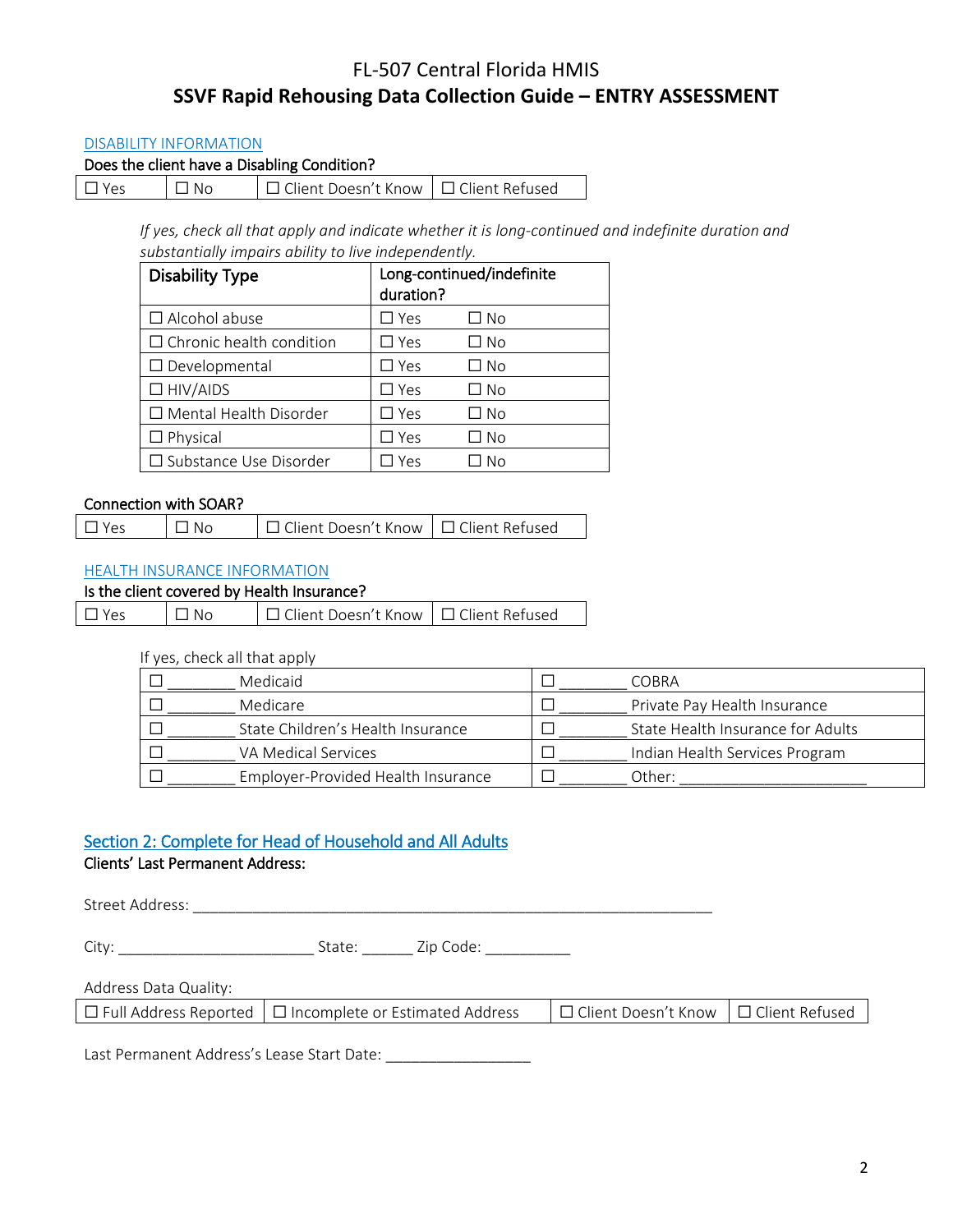HOMELESS HISTORY QUESTIONS

Living Situation (Check where the client stayed last night):

| <b>HOMELESS SITUATION</b>                                                                              | TRANSITIONAL OR PERMANENT HOUSING SITUATION                              |
|--------------------------------------------------------------------------------------------------------|--------------------------------------------------------------------------|
| $\Box$ Place not meant for habitation (e.g., a vehicle, an<br>abandoned building, or anywhere outside) | $\Box$ Rental by client with VASH subsidy                                |
| $\Box$ Emergency shelter, including hotel/motel paid for<br>with an emergency shelter voucher          | $\Box$ Rental by client with GPD TIP subsidy                             |
| $\Box$ Safe Haven (ie. Domestic violence shelter or<br>Immigration Sanctuary)                          | $\Box$ Owned by client, no ongoing housing subsidy                       |
| <b>INSTITUTIONAL SITUATION</b>                                                                         | $\Box$ Rental by client, no ongoing housing subsidy                      |
| $\Box$ Jail, prison, or juvenile detention facility                                                    | $\Box$ Rental by client with other ongoing housing<br>subsidy            |
| $\Box$ Long-term care facility or nursing home                                                         | $\Box$ Owned by client with ongoing housing subsidy                      |
| $\Box$ Substance abuse treatment or detox center                                                       | $\Box$ Permanent housing for formerly homeless person                    |
| $\Box$ Foster care home or foster care group home                                                      | $\square$ Staying or living in a friend's room, apartment, or<br>house   |
| $\Box$ Psychiatric Hospital or other psychiatric facility                                              | $\Box$ Hotel or motel paid for without emergency<br>shelter voucher      |
| $\Box$ Hospital or other residential non-psychiatric medical<br>facility                               | $\Box$ Residential project or halfway house with no<br>homeless criteria |
|                                                                                                        |                                                                          |

# How long did the client stay there (the place they stayed last night)?

| $\Box$ One night or less | $\Box$ One week or more, but less than one         | $\Box$ 90 days or more, but less than one year |
|--------------------------|----------------------------------------------------|------------------------------------------------|
|                          | month                                              |                                                |
| $\Box$ Two to six nights | $\Box$ One month or more, but less than 90<br>davs | $\Box$ One year or longer                      |

## Since what date has the client been literally homeless (streets or shelter) continuously with no gaps?:

\_\_\_\_\_\_ / \_\_\_\_\_\_ / \_\_\_\_\_\_\_\_

# Regardless of where they stayed last night, total # of times (episodes) the client has been on the streets or in an emergency shelter in the past 3 years including today:

| $\Box$ One time  | $\Box$ Three times        | $\Box$ Client doesn't know |
|------------------|---------------------------|----------------------------|
| $\Box$ Two times | $\Box$ Four or more times | $\Box$ Client refused      |

## Total # of months the client has been on the street or in an emergency shelter in the past 3 years (round up):

| $\Box$ 1 (this is the 1st month)   $\Box$ 4 months total   $\Box$ 7 months total |                                             |                                              | $\Box$ 10 months total $\Box$ More than 12 months |
|----------------------------------------------------------------------------------|---------------------------------------------|----------------------------------------------|---------------------------------------------------|
| $\Box$ 2 months total                                                            | $\Box$ 5 months total $\Box$ 8 months total |                                              | $\Box$ 11 months total $\Box$ Client doesn't know |
| $\Box$ 3 months total                                                            | $\Box$ 6 months total $\Box$ 9 months total | $\Box$ 12 months total $\Box$ Client refused |                                                   |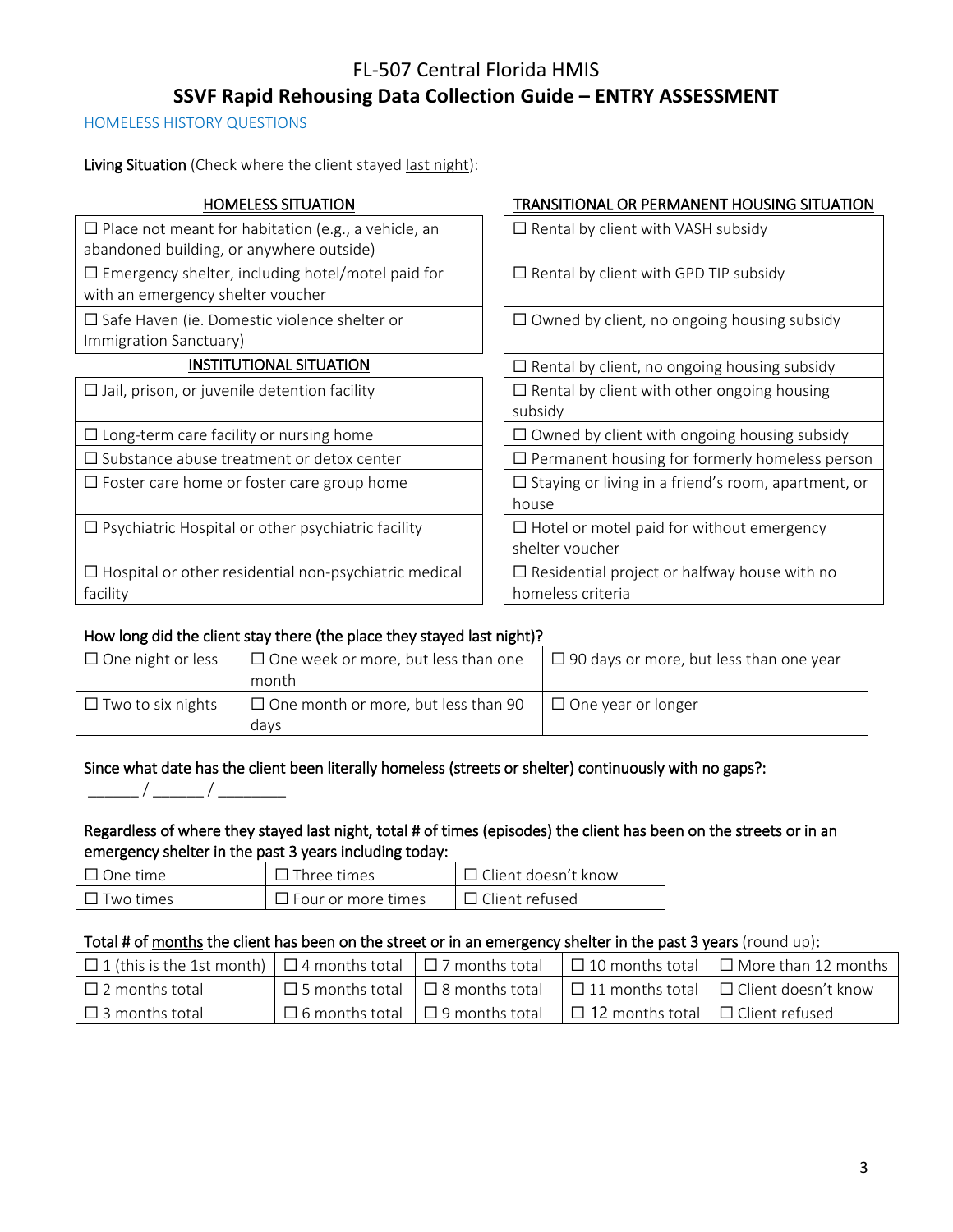# FL-507 Central Florida HMIS

# **SSVF Rapid Rehousing Data Collection Guide – ENTRY ASSESSMENT**

COC LOCAL FIELDS

Answer regardless of living situation:

### What county were you in when this episode of homelessness began?

|        | $\Box$ Orange $\Box$ Osceola | $\Box$ Seminole $\Box$ Other $\Box$ N/A |  |
|--------|------------------------------|-----------------------------------------|--|
| County | County                       | County                                  |  |

\_\_\_\_\_\_\_\_\_\_\_\_\_\_\_\_\_\_\_\_\_\_\_\_\_\_\_\_\_\_\_\_\_\_\_\_\_\_\_\_\_\_\_\_\_\_\_\_\_\_\_\_\_\_\_\_\_\_\_\_\_\_

If other county, please specify COUNTY and STATE:

#### INCOME INFORMATION

Record each adult's income on their own intake form. If a minor child has income, include it on the HoH's intake.

### Does the client have Income from any source?

|  | Yes | No | ] Client Doesn't Know ∣□ Client Refused_ |  | Total Monthly Income: S |
|--|-----|----|------------------------------------------|--|-------------------------|
|--|-----|----|------------------------------------------|--|-------------------------|

If yes, check all that apply and include amount per month:

| Alimony or other spousal support       | SSI                                          |
|----------------------------------------|----------------------------------------------|
| Child support                          | <b>SSDI</b>                                  |
| Earned income                          | TANF                                         |
| General Assistance                     | Unemployment Insurance                       |
| Other:                                 | VA non-service connected disability pension  |
| Pension or retirement income           | VA service connected disability compensation |
| Private disability insurance           | Worker's Compensation                        |
| Retirement income from social security |                                              |

#### Household Income as a Percentage of AMI:

| □ Less than 30% $\Box$ 30% to 50% |  | $\Box$ Greater than 50% |
|-----------------------------------|--|-------------------------|
|-----------------------------------|--|-------------------------|

#### NON-CASH BENEFIT INFORMATION

#### Does the client have Non-Cash Benefits from any source?

☐ Yes ☐ No ☐ Client Doesn't Know ☐ Client Refused

If yes, check all that apply and include amount per month:

| SNAP       | $\sim$<br>TANF<br>Services<br>`hild<br>are          | Other<br>Services<br>ndec<br>ANE<br>EE U P<br>ч |
|------------|-----------------------------------------------------|-------------------------------------------------|
| <b>WIC</b> | TANF<br>Services<br>fation<br>ransport <sup>.</sup> | Other:                                          |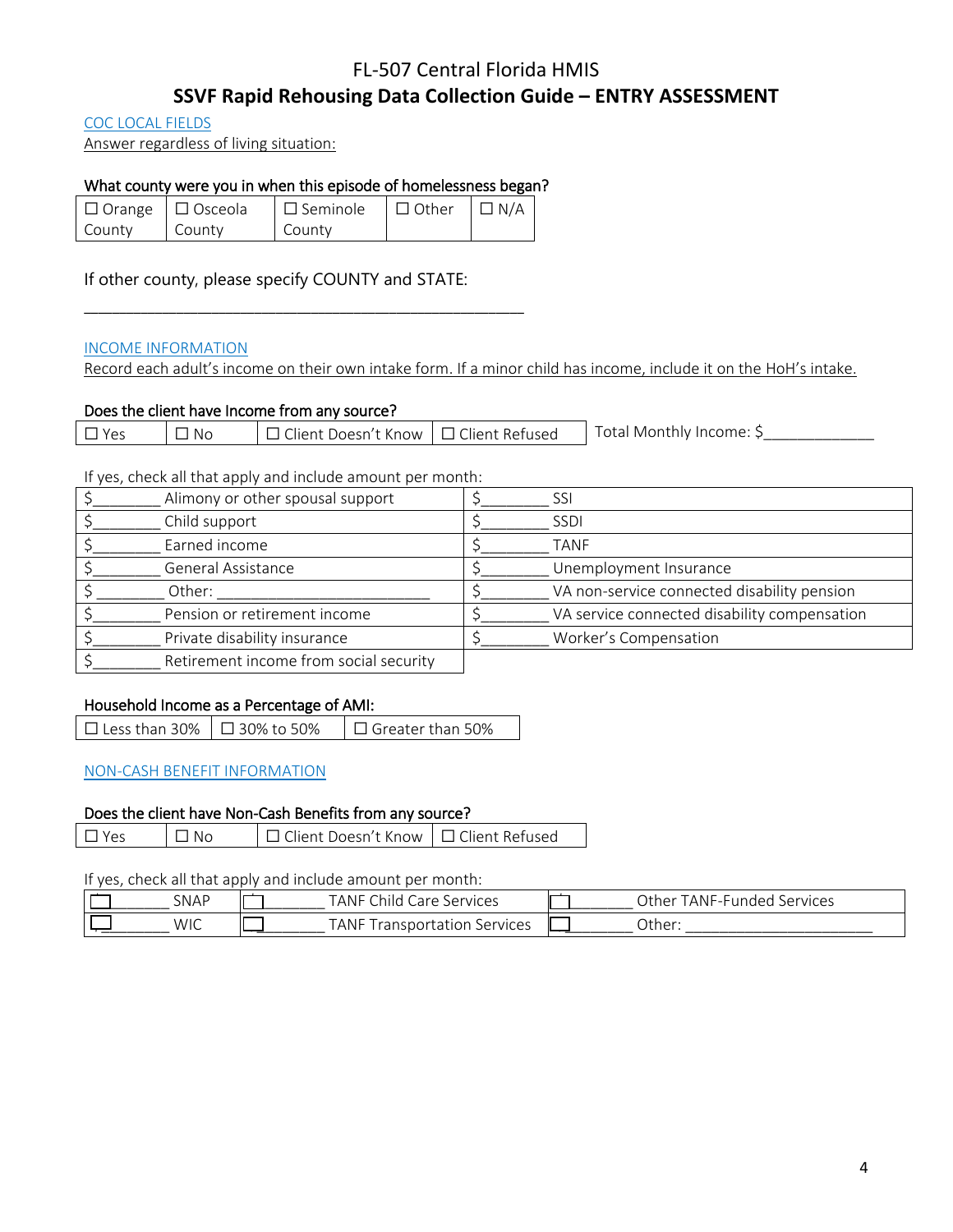### DOMESTIC VIOLENCE INFORMATION

#### Is Client a Survivor of Domestic Violence?

☐ Yes ☐ No ☐ Client Doesn't Know ☐ Client Refused

If yes, when did experience occur?

| $\Box$ Within the past 3 months | $\Box$ 6 to 12 months ago                         | $\Box$ Client doesn't know |
|---------------------------------|---------------------------------------------------|----------------------------|
| $\Box$ 3 to 6 months ago        | $\Box$ More than a year ago $\Box$ Client refused |                            |

#### If yes, is the client currently fleeing domestic violence?

| $\Box$ Yes | $\Box$ No | │□ Client Doesn't Know │□ Client Refused |  |
|------------|-----------|------------------------------------------|--|
|------------|-----------|------------------------------------------|--|

#### EDUCATION AND EMPLOYMENT INFORMATION

#### Last Grade Completed

| $\Box$ Less than Grade 5            | $\Box$ School does not have grade levels | $\Box$ Graduate Degree          |
|-------------------------------------|------------------------------------------|---------------------------------|
| $\Box$ Grades 5 - 6                 | $\Box$ GED                               | $\Box$ Vocational Certification |
| $\Box$ Grades 7 - 8                 | $\Box$ Some College                      | $\Box$ Client doesn't know      |
| $\Box$ Grades 9 - 11                | $\Box$ Associate's Degree                | $\Box$ Client refused           |
| $\Box$ Grade 12/High school diploma | $\Box$ Bachelor's Degree                 |                                 |

#### Employed?

| N G | $\mathbf{M}$ | ั |
|-----|--------------|---|
|     |              |   |

If no, why not?

| $\Box$ Looking for work $\Box$ Unable to work |  | $\Box$ Not looking for work |
|-----------------------------------------------|--|-----------------------------|
|-----------------------------------------------|--|-----------------------------|

### If yes, what type of employment?

☐ Full-time ☐ Part-time ☐ Seasonal/sporadic (including day labor)

#### VETERAN INFORMATION (Complete for all Veterans)

| Date entered military service: | Date separated from military service: |
|--------------------------------|---------------------------------------|
|                                |                                       |

Theater of Operations:

| $\Box$ World War II                       | $\Box$ Afghanistan (Operation Enduring Freedom)                          |
|-------------------------------------------|--------------------------------------------------------------------------|
| $\Box$ Korean War                         | $\Box$ Iraq Freedom (Operation Iraqi Freedom)                            |
| $\Box$ Vietnam War                        | $\Box$ Iraq Dawn (Operation New Dawn)                                    |
| $\Box$ Persian Gulf War (Operation Desert | $\Box$ Other peace-keeping operations or military interventions (such as |
| Storm)                                    | Lebanon, Panama, Somalia, Bosnia, Kosovo)                                |